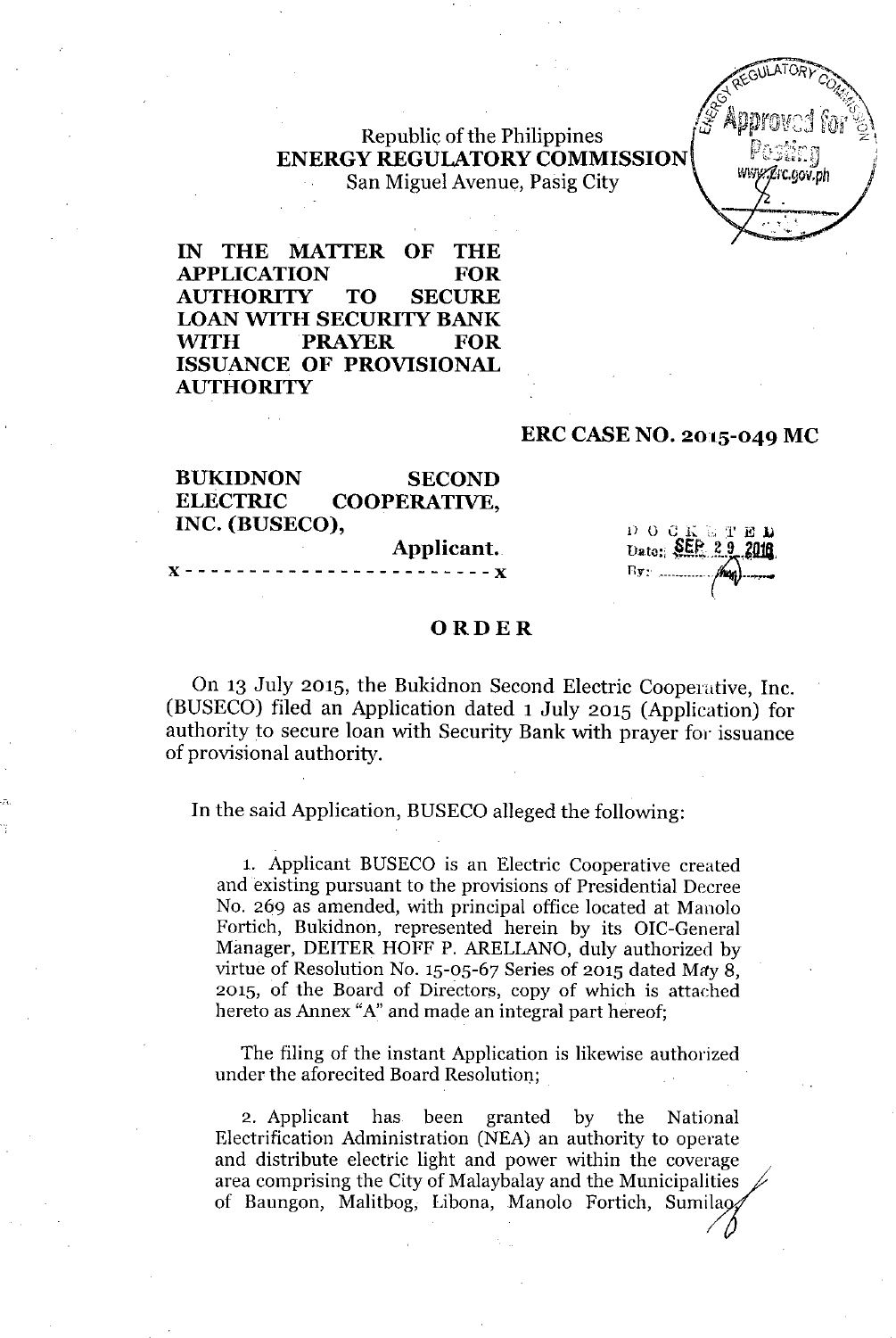$\widetilde{\gamma_2}$  , and the set of the set of the set of the set of the set of the set of the set of the set of the set of the set of the set of the set of the set of the set of the set of the set of the set of the set of the s

Impasug-ong, Lantapan, Cabanglasan, Talakag, and Barangay Lilingayon, part of Valencia City;

3. That Applicant filed its Emergency CAPEX for the "Supply and Installation of 69/13.2 KV, 10 MVA Power Transformer" on July 13, 2015 and is now submitted for hearing and evaluation by the Honorable Commission. Considering that the source of funds necessary for the implementation of the aforesaid Emergency CAPEX will be sourced from a private Bank, applicant needs an authority to secure loan pursuant to the Commission's guidelines;

4. That in compliance with the aforesaid guidelines, Applicant hereby submits its application for the grant of authority to secure loan with the afore-mentioned Bank, and in support thereof attached the following documents as required under the guidelines:

4.a. Copy of Audited Financial Statements including notes for test year 2014, and years 2013 and 2012 as Annexes "B", "B-1", and "B-2";

4.b. Letter of Approval from Security Bank as Annex **"e"-**,

4.c. List of projects and/or items of equipment and their estimated cost as Annex "D";

4.d. Copy of the Loan Agreement as Annex "E";

4.e. Loan Amortization schedule as Annex "F";

4.f. Copy of Emergency CAPEX Application ERC Case No. 2015-131RCas Annex "G";

4.g. Detailed schedule of utilization (of Annual RFSC Utilization for the test year and the prior 2 years) as Annex "H";

4.h. Justification, study computation and benefits resulting from securing loans as Annex "I";

4.i. NEAloan profile 2013 to 2014 as Annex "J".

5. BUSECO reserves its right to submit other documents as may be required by this Honorable Commission in the course of the hearing;

6. Applicant's Emergency Capital Projects to be financed is as follow, to wit: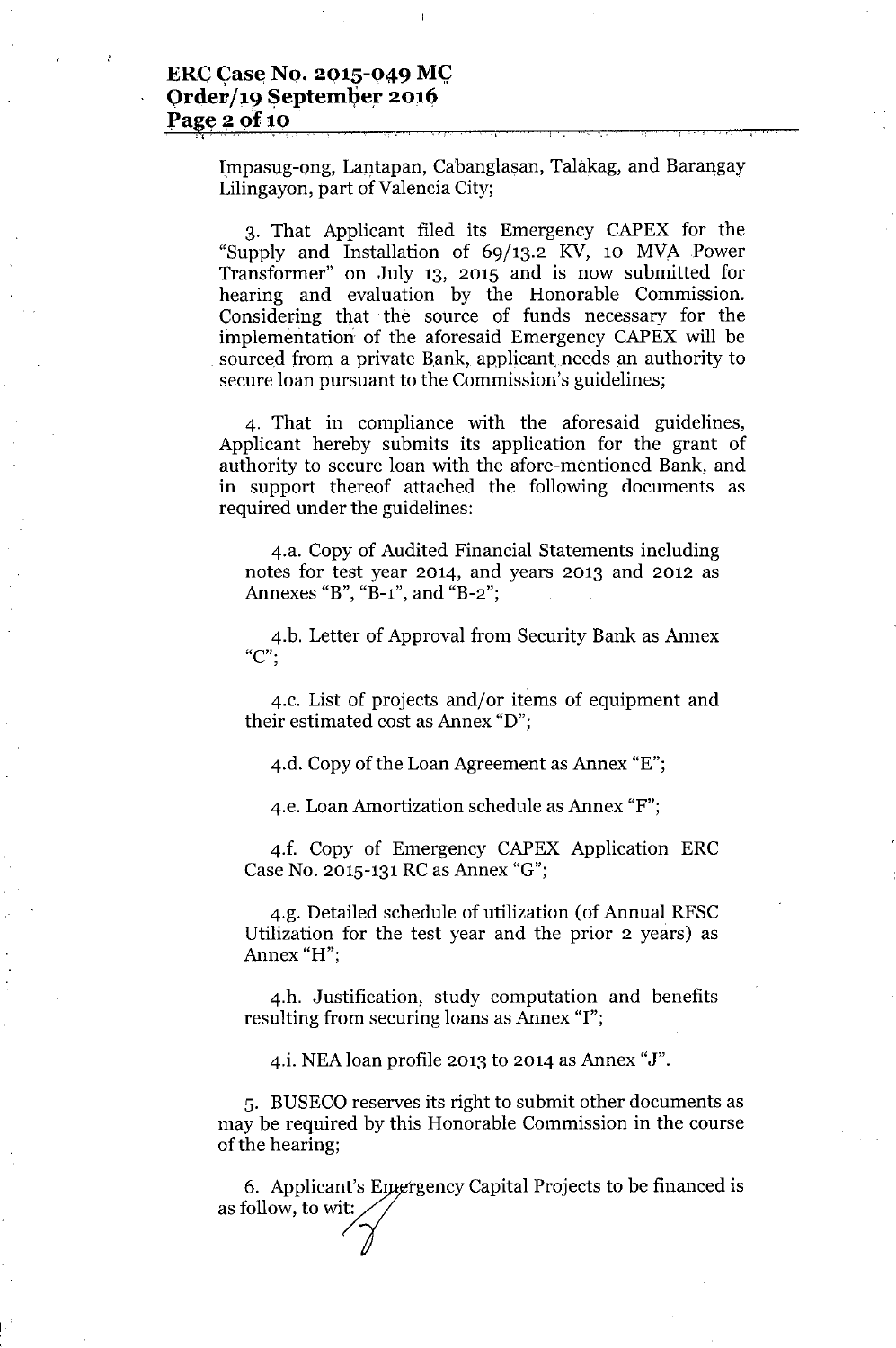# **ERCCase No. 2015-049** *MG* **Order/19 September 2016 Page**  $3$  of 10

 $\sim 1$ 

| <b>Project Title</b>                                                  | Supply and Installation of<br>69/13.2 KV, 10 MVA Power<br>Transformer<br>The project is the acquisition<br>and installation of a brand new                                                                                                                                                                                       |  |  |  |  |
|-----------------------------------------------------------------------|----------------------------------------------------------------------------------------------------------------------------------------------------------------------------------------------------------------------------------------------------------------------------------------------------------------------------------|--|--|--|--|
| Project<br>Description                                                | 10 MVA power transformer and<br>its corresponding supply at<br>Lunocan Substation.                                                                                                                                                                                                                                               |  |  |  |  |
| <b>Justification</b><br>and Benefits<br>be<br>to.<br><b>Delivered</b> | The removal of the rented 5<br>MVA (New Korea) will reduce<br>the capacity requirement of the<br>Substation<br>Lunocan<br>and<br>thereby requires immediate<br>replacement. With the project<br>completed, Lunocan Substation<br>will soon regain the capacity to<br>supply enough electricity.<br>As part also of the long term |  |  |  |  |
|                                                                       | plan of BUSECO,<br>the<br>installation of brand new 10<br>MVA transformer is enough to<br>support the growing demand of<br>Lunocan S/S and could hold for<br>10 years without overloading.                                                                                                                                       |  |  |  |  |
| <b>Actual</b><br><b>Project Cost</b>                                  | Php 25,888,000.00                                                                                                                                                                                                                                                                                                                |  |  |  |  |
| Project<br>Schedule                                                   | Year 2015                                                                                                                                                                                                                                                                                                                        |  |  |  |  |

7. That the above project/s, due to its emergency and urgent nature has been implemented sometime on 4<sup>th</sup> week of June 2015 the immediate completion and operation of which is necessary in order to prevent decadence in Applicant's electric services to the prejudice of its consumers-members;

8. The financing sought by the Applicant will bring forth the following impact on its rate, to wit;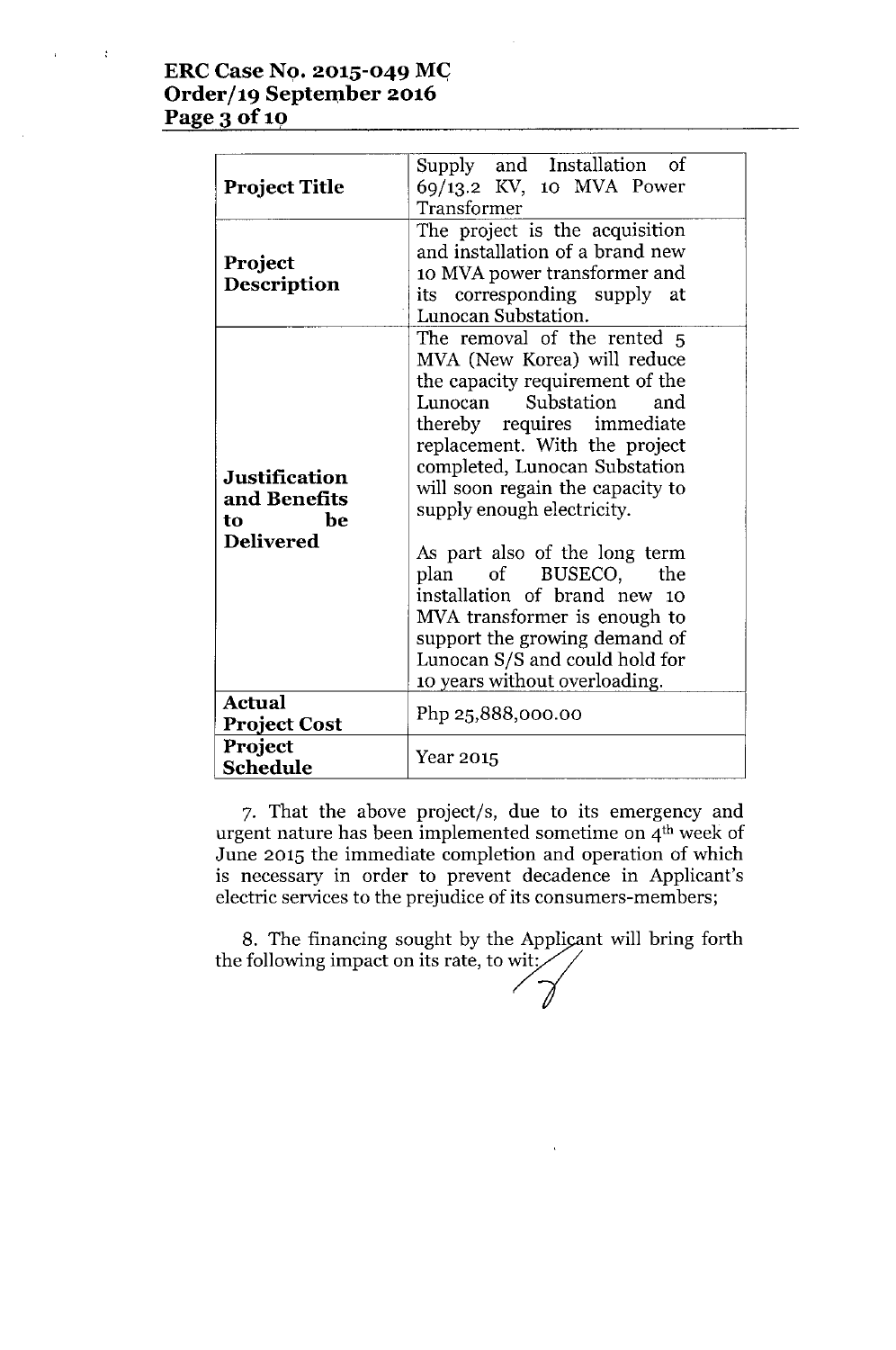# Indicative Rate Impact

 $\mathcal{E}^{\mathcal{E}}_{\mathcal{E}}$  ,  $\mathcal{E}^{\mathcal{E}}_{\mathcal{E}}$ 

 $\sim$   $\sim$ 

 $\hat{\mathbf{r}}$  $\sim$ 

|                                                    |                                           | 2014               | 2015           | 2016             | 2017            | 2018<br>$\mathbf{r}$ | 2019                           | <b>TOTAL</b>     |
|----------------------------------------------------|-------------------------------------------|--------------------|----------------|------------------|-----------------|----------------------|--------------------------------|------------------|
| Forecasted energy sales, kWh                       |                                           | 124.365.644.67     | 129,340,270.46 | 134.314.896.24   | 139.289.522.03  | 144.264.147.82       | 149.238.773.60                 | 820 813 254 82   |
| Cash balance beginning, PhP,<br>excess/(shortfall) |                                           | 55.107.114.33      | 44.974.115.95  | 13,828,118.87    | (38.087.381.18) | (75, 138, 392, 24)   | (107, 586, 076.45)             | (106.902.500.71) |
| <b>CASH INFLOWS</b>                                |                                           |                    |                |                  |                 |                      |                                |                  |
|                                                    | current year collection<br>@PhP0.4004/kWh | 109.924.188.19     | 98.793,978 78  | 102,593,747.20   | 106,393.515.61  | 110.193.284.03       | 113.993.052.44                 | 641.891.766.25   |
| properties                                         | 50% of income on leased                   | 339,903.79         | 339.903.79     | 339,903.79       | 339,903.79      | 339.903.79           | 339,903.79                     | 2.039,422.71     |
| institutions, PhP                                  | loan proceeds from financial              |                    | 496,743,483.87 | 54,043,277.23    |                 |                      |                                | 550,786,761.10   |
|                                                    | Total Cash Inflows, PhP                   | 110,264.091.98     | 595,877,366.44 | 156.976.928.21   | 106,733,419.40  | 110.533.187.81       | 114,332,956.23                 | 1,194,717,950.06 |
| Available cash for disbursement                    |                                           | 165,371,206.31     | 640,851,482.39 | 170,805,047.08   | 68,646,038.22   | 35,394,795.58        | 6.746.879.78                   | 1,087.815,449.35 |
| CASH OUTFLOWS                                      |                                           |                    |                |                  |                 |                      |                                |                  |
| emergency capex                                    | CAPEX requirement including               | 65,642,794.04      | 467 928 643 31 | 54,043,277.23    |                 |                      |                                | 587,614,714.58   |
|                                                    | Rural electrification projects            |                    |                |                  |                 |                      |                                |                  |
| PhP                                                | new amortization (new CAPEX).             |                    | 68.903,961.33  | $-73,377,642.96$ | 63,236,268.57   | 63.236,268.57        | $\mathcal{C}^{\bullet}$        | 331,990,410.01   |
| CAPEX, PhP                                         | amortization of approved                  | 54.754,296.32      | 87.220,774.88  | 81,471,508.07    | 80,548.161.88   | 79,744,603.45        | 63.236,268.57<br>76,249,455.19 | 459.988,799.79   |
|                                                    | ERC Permit Fee, PhP                       |                    | 2.969.983.99   |                  |                 |                      |                                | 2,969.983.99     |
|                                                    | Total Cash Outflows, PhP                  | 120.397.090.36     | 627.023.363.52 | 208.892.428.26   | 143 784 430 46  | 142.980.872.02       | 139.485.723.76                 | 1.382.563.906.37 |
| Cash balance ending, PhP,<br>excess/(shortfall)    |                                           | 44.974.115.95      | 13,828,118.87  | (38.087.381.18)  | (75.138.392.24) | (107.586.076.45)     | (132, 738, 843.98)             | (294.748.459.03) |
|                                                    | Excess/(shortfall) on RFSC, PhP/kWh       | 0.3616<br>$\Delta$ | 0.1069         | (0.2836)         | (0.5394)        | (0.7458)             | (0.8894)                       | (0.3591)         |

**ERC Case No. 2015-049 MC<br>Order/19 September 2016**<br>Page 4 of 10

 $\sim$  $\cdot$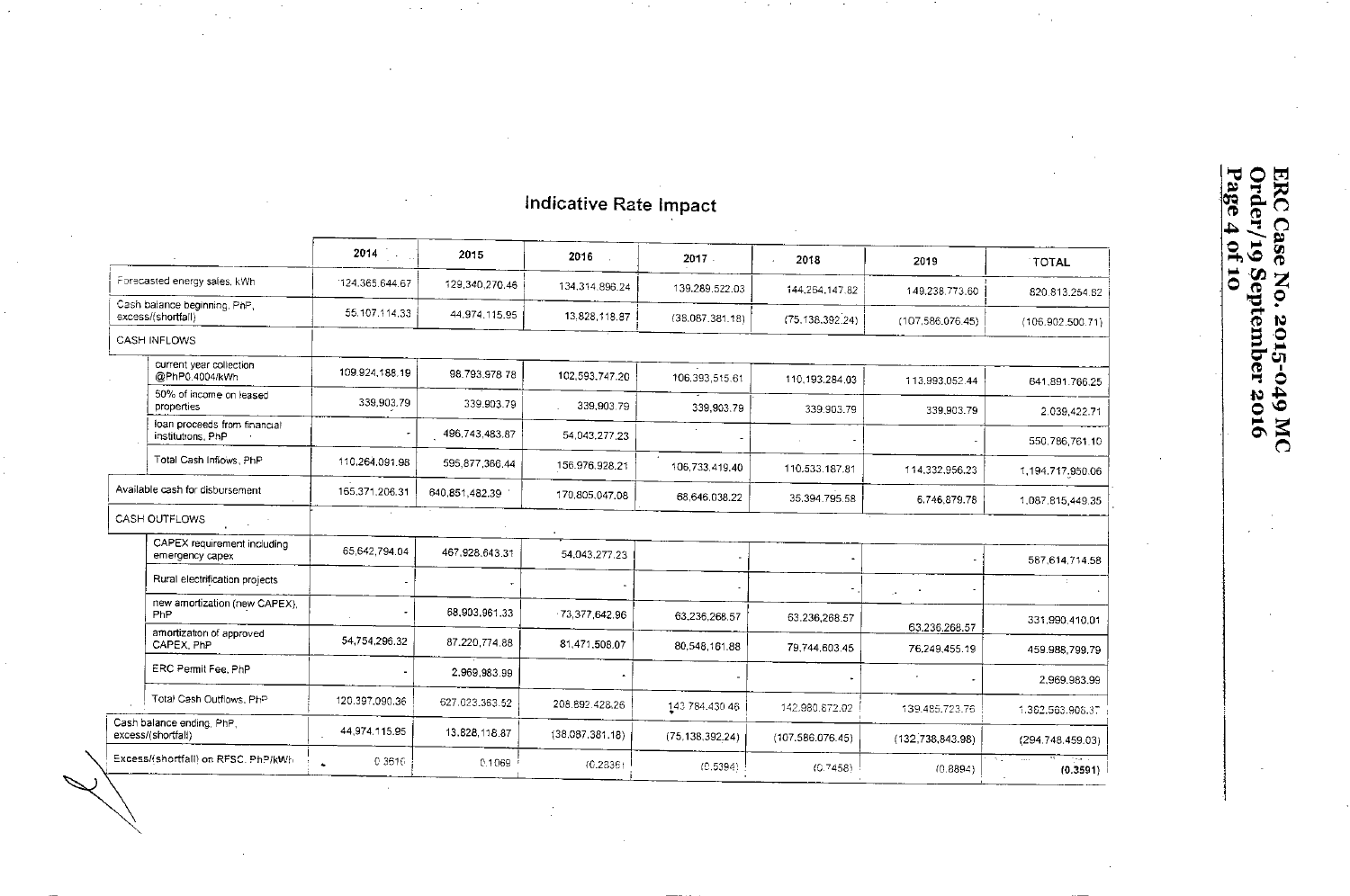, <u>II.</u>

9. The Applicant's debt equity ratio is 1.62 while its quick index ratio is  $1.45$  to 1 determined as of March 30, 2015, details of which is attached hereto as Annex "K";

#### **APPLICATION FOR PROVISIONAL AUTHORITY**

10.That, Applicant reiterates and incorporate the foregoing allegations in support of its application for issuance of provisional authority and further allege:

10.1.That the present facilities and equipment at the Lunocan substation of the Applicant are found to be inadequate to meet the current increase in power demand, and overloading thereon is already perceived the continuance of which will result to severe damage of the system, eventually resulting to power interruptions and decline in power reliability. The lease contract with MORESCO of the 5 mva power transformer which is currently used is due to expire on March 31, 2015. The need for immediate improvement by providing additional or new facilities is the only solution to prevent an imminent decline in Applicant's power service; and such urgent need/remedy is imperative and should necessarily be implemented;

10.2. Considering the length of time to resolve the instant Application, it being not the only application to be resolved by the Commission, it is only appropriate, justifiable and reasonable that a provisional authority to immediately secure the needed financing be granted;

10.3. The provisional authority that may be issued by the Honorable Commission will provide Applicant the opportunity to draw the corresponding amounts from Security Bank, thus, its obligation to the supplier Emergency CAPEX Projects which is ongoing implemntation can be fairly met and not be unduly compromised.

#### **COMPLIANCE WITH PRE-FILING REQUIREMENTS**

11. In compliance with Section 2, Rule 6 of the ERC Rules of Practice and Procedure, copies of this Application together with all its annexes and accompanying documents had been furnished by Applicant the Legislative Body of the Municipality of Manolo Fortich, Bukidnon where Applicant principally operates;

12. As proof of compliance of the service of the copies of the Application together with all its annexes and accompanying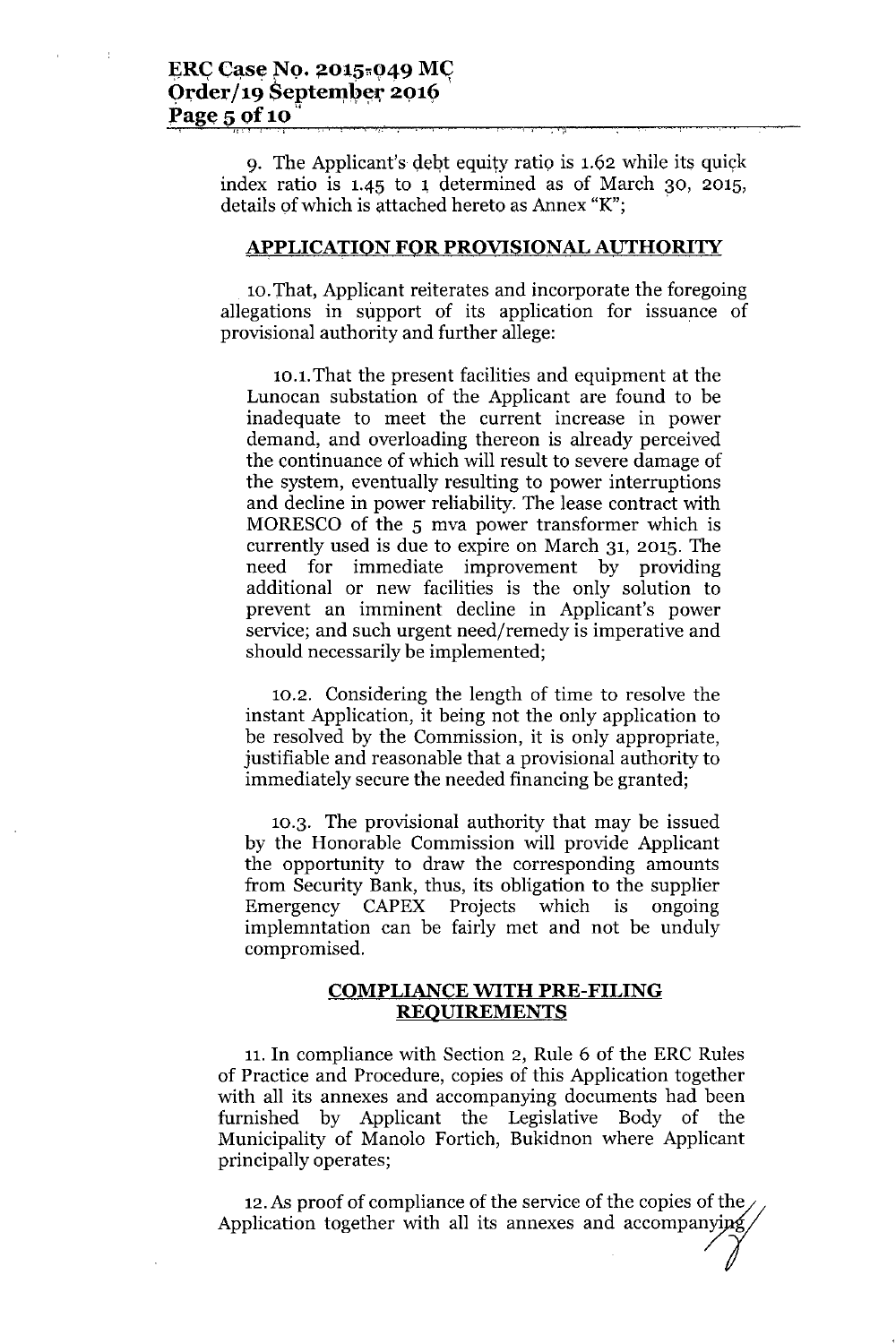documents is the stamped "RECEIVED" on the first page of the Application, evidencing its receipt by the said legislative body as Annex "L";

13.Prior to the filing of this Application, a pre-filing conference with the concerned staff of the Commission was conducted pursuant to Section 4 of Rule 6, and for purposes of determining completeness of the supporting documents attached to the Application.

#### **PRAYER**

**WHEREFORE,** premises considered, it is respectfully prayed of this honorable Commission that after due hearing:

1. The herein Application for authority to secure loan be APPROVED.

2. A Provisional Authority allowing Applicant to draw amounts from Security Bank be issued pending hearing and consideration of the Application.

3. To allow Applicant to include in its billing and pass on to the consumers the cost/amounts of its<br>Emergency CAPEX Projects incurred in its Emergency CAPEX Projects incurred in its implementation as may be approved and set by the Commission.

Other reliefs just and equitable under the premises are likewise prayed for.

Finding the said Application sufficient in form and substance with the required fees having been paid, the same is hereby set for determination of compliance with the jurisdictional requirements, Expository Presentation, Pre-trial Conference, and presentation of evidence on **28 October 2016 (Friday) at ten o'clock in the morning (10:00 A.M.) at the ERCHearing Room, 15th Floor, Pacific Center Building, San Miguel Avenue, Pasig City.**

BUSECO is hereby directed to cause the publication of the attached Notice of Public Hearing, at its own expense, once (IX) in a newspaper of general circulation in the Philippines, at least ten (10) days before the date of the scheduled initial hearing. It is also directed to inform the consumers within its franchise area, by any other means available and appropriate, of the filing of the instant Application, its reasons therefor, and of the scheduled hearing thereon.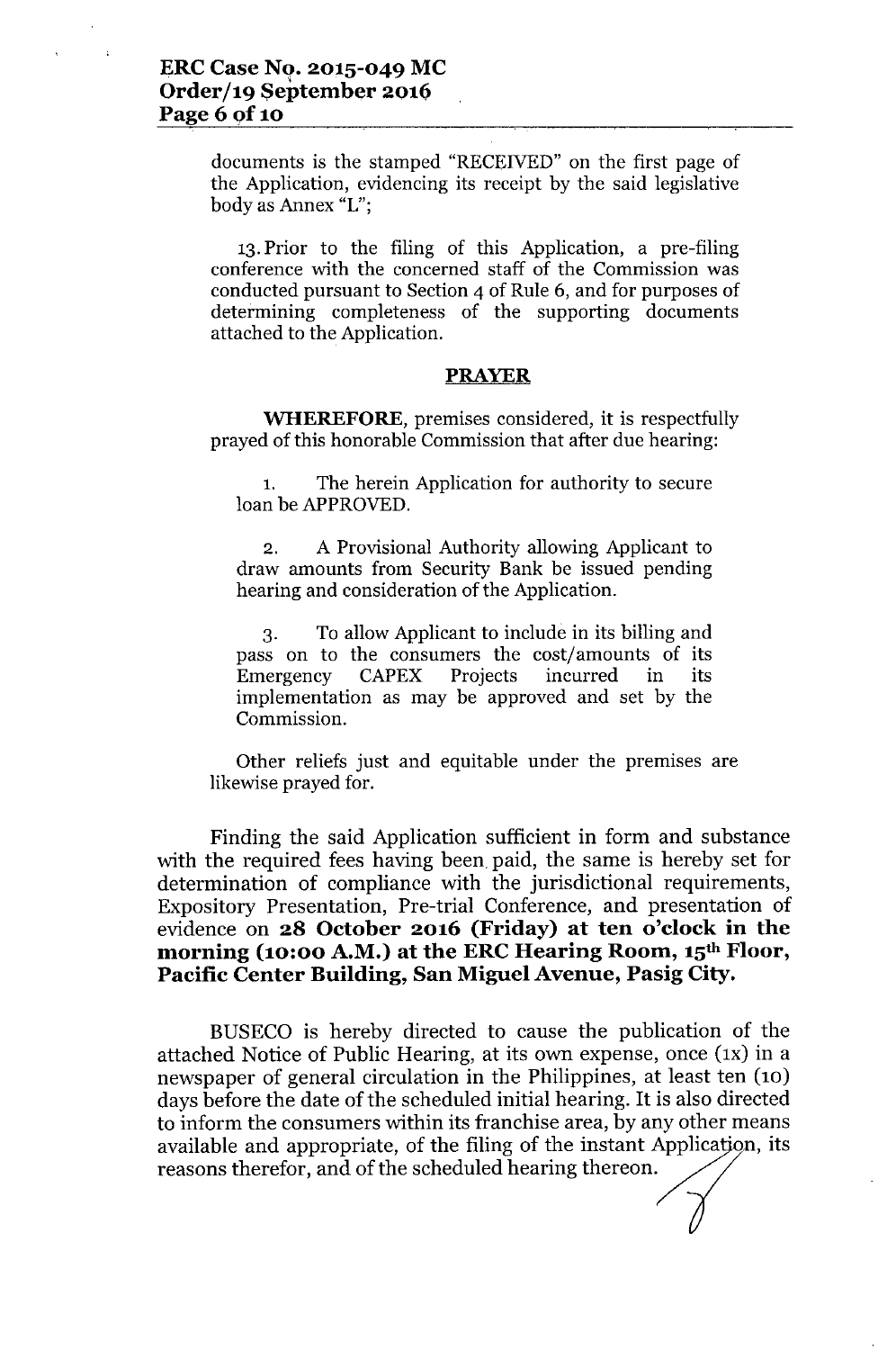Let copies of the Application, this Order and the attached Notice of Public Hearing be furnished the Office of the Solicitor General (OSG), the Commission on Audit (COA), and the Committees on Energy of both Houses of Congress. They are hereby requested, if they so desire, to send their duly authorized representatives at the scheduled hearing.

Likewise, let copies of this Order and the attached Notice of Public Hearing be furnished the Offices of the Provincial Governor and its Local Government Unit (LGU) Legislative Body, the City and Municipal Mayors, and the LGU Legislative Bodies within BUSECO's franchise area for the appropriate posting thereof on their respective bulletin boards.

BUSECO is hereby directed to furnish all those making requests therefor with copies of the Application and its attachments, subject to reimbursement of reasonable photocopying costs.

On the date of the initial hearing and Pre-trial Conference, BUSECOmust submit to the Commission its written Compliance with the jurisdictional requirements attaching therewith, methodically arranged and duly marked, the evidence of the actual posting and publication of the Notice of Public Hearing consisting of certifications issued to that effect, signed by the aforementioned Governor, Mayors, and LGU Legislative Bodies, or their duly authorized representatives, bearing the seals of their offices, and the affidavit of the Editor or Business Manager of the newspaper where the said Notice of Public Hearing was published, together with the complete issue of the said newspaper, and such other proofs of compliance with the requirements of the Commission.

BUSECO and all interested parties are directed to submit, at least five (5) days before the date of initial hearing and Pre-trial Conference, their respective Pre-trial Briefs containing, among others:

- a) A summary of admitted facts and proposed stipulation of facts;
- b) The issues to be tried or resolved;
- c) The documents or exhibits to be presented, stating the purposes and proposed markings therefore; and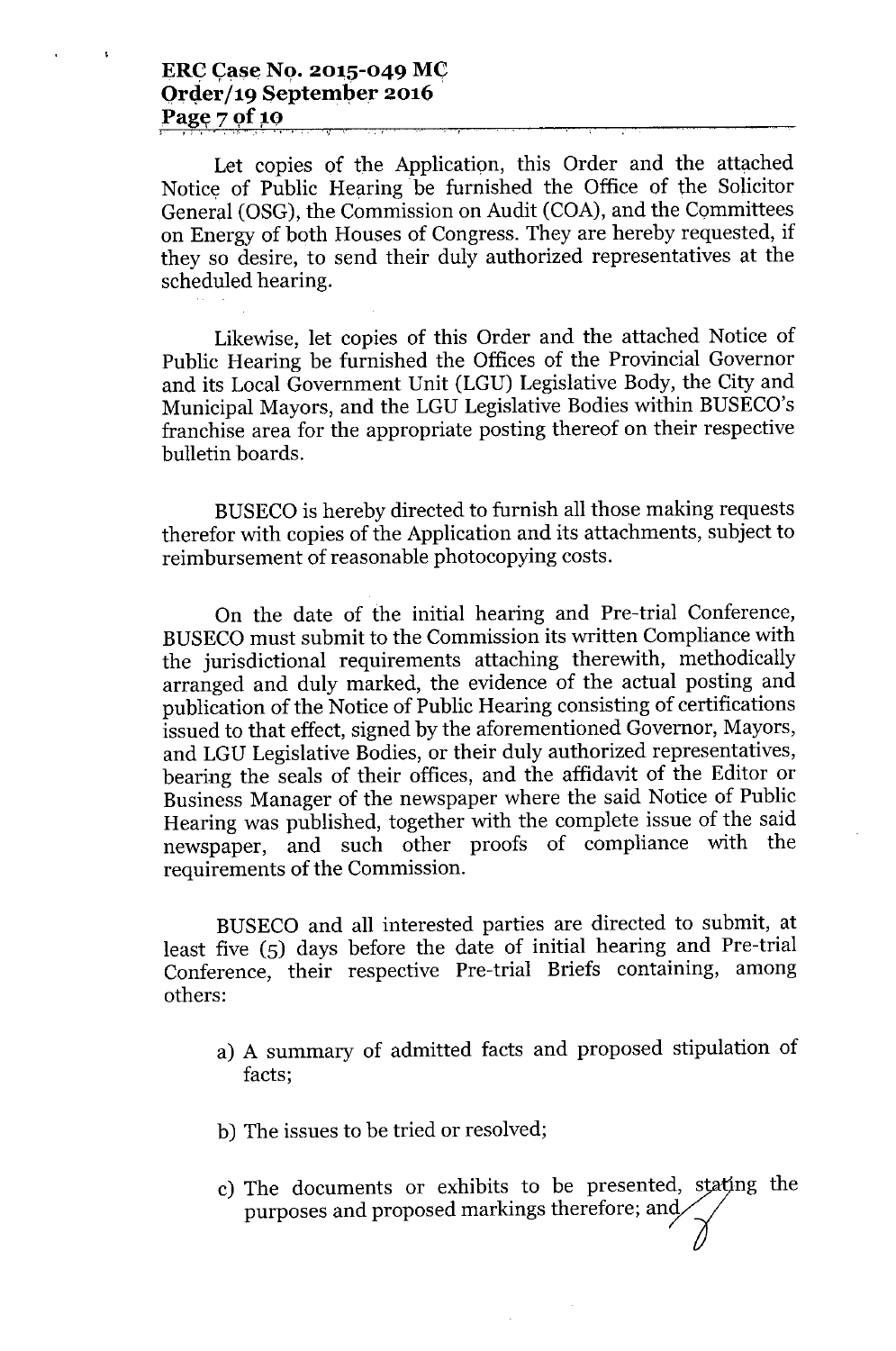## E~C**Case No. 2015-049 MC Order/19 September 2016 Page 8 Of1Q**

d) The number and names of the witnesses, with their written testimonies in an individual affidavit form, to be attached to the Pre-trial Brief.

Failure of BUSECO to submit the required Pre-trial Brief and Judicial Affidavits of its witnesses within the prescribed period shall be a ground for cancellation of the scheduled hearing, and the resetting of which shall be six (6) months from said date of cancellation.

As part of the Pre-trial Conference, BUSECO must also be prepared to make an Expository Presentation of its Application, aided by whatever communication medium that it may deem appropriate for the purpose, in order to put in plain words and explain, for the benefit of the consumers and other concerned parties, what the Application is all about and the reasons and justifications being cited in support thereof.

## SO ORDERED.

Pasig City, 19 September 2016.

FOR AND BY AUTHORITY OF THE COMMISSION:

 $\forall$ t<sup>r:</sup> JOSE VIC <sup>o</sup> JUSE *VIC*<br>*Cha*z **EB.SALAZAR** *an and CEO*

 $\mu$  M<br>LS: HH/ARGYAPV

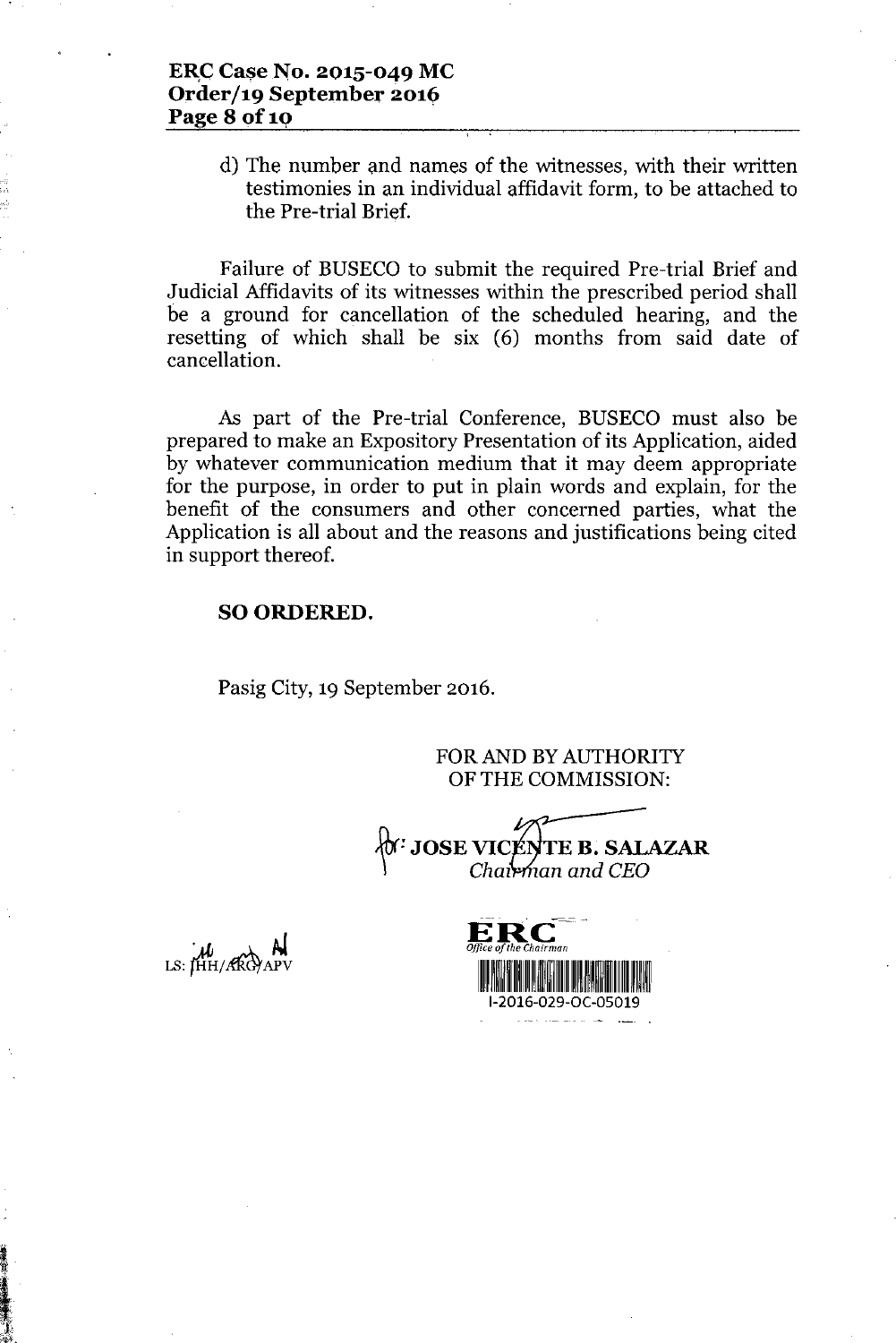#### ERC Case No. 2015-049 MC Order/19 September 2016 **Page 9 of 10** ',.~~.-, " ! - ,., , . 'I' ; , '., ~- **., (I**

#### **Copy furnished:**

•••

t-""

1. Atty. Alan C. Gaviola and Atty. Alan Byrne S. Gaviola *Couns~lfor Applicant BUSECO* ,Rm. 203, 2/F Crown Port View Hotel 3rd Ave., North Reclamation Area, Cebu City

.,

- 2. Bukidnon Second Electric Cooperative, Inc. *Applicant .* Manolo Fortich, Bukidnon
- 3. Office of the Solicitor General 134 Amorsolo Street, Legaspi Village Makati City, Metro Manila
- 4. Commission on Audit Commonwealth Avenue Quezon City, Metro Manila
- 5. Senate Committee on Energy GSIS Building, Roxas Boulevard Pasay City, Metro Manila
- 6. House Committee on Energy Batasan Hills Quezon City, Metro Manila
- 7. Philippine Chamber of Commerce and Industry (PCCI) 3<sup>rd</sup> Floor, Chamber and Industry Plaza (CIP) 1030 Campus Avenue corner Park Avenue McKinley Town Center, Fort Bonifacio Taguig City
- 8. Office of the Provincial Governor Province of Bukidnon
- 9. Office of the LGU Legislative Body Province of Bukidnon
- 10. Office of the City Mayor Malaybalay City, Bukidnon
- 11. Office of the LGU Legislative Body Malaybalay City, Bukidnon
- 12. Office of the Municipal Mayor Baungon, Bukidnon
- 13. Office of the LGU Legislative Body Baungon, Bukidnon
- Baungon, Bukidhon<br>14. Office of the Municipal Mayor Baungon, Bukidnon<br>Office of the Municipal Mayor<br>Malitbog, Bukidnon